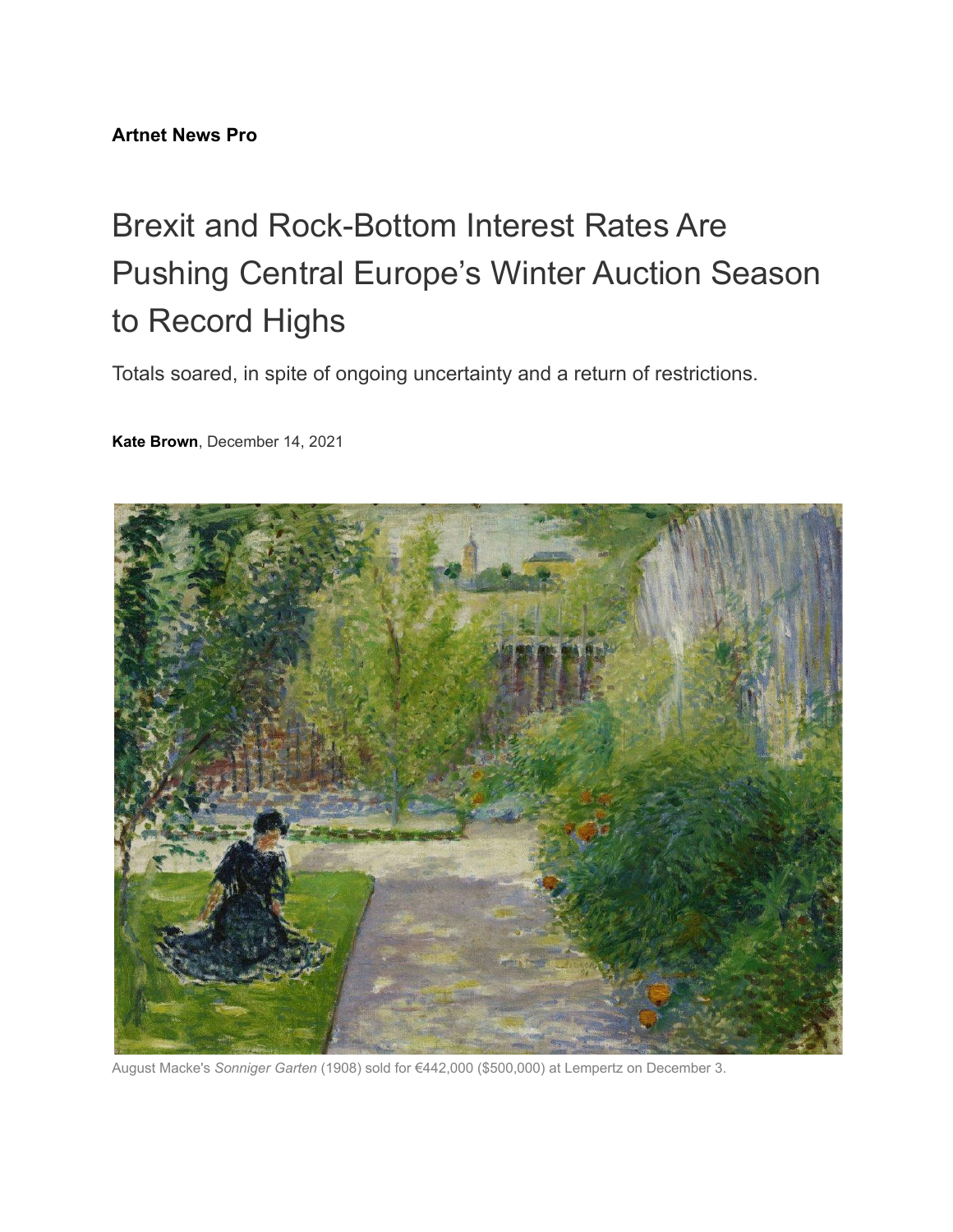Bidding was fierce in Munich last Friday evening, December 9, as telephone and proxy bidders fought over Albert Oehlen's *Triptychon* (1988)*,* which was up for sale at Ketterer Kunst in Munich. After aggressive bidding from collectors in Germany, Benelux, and Switzerland, the piece sold for €3.6 million, more than double its €1.5 million low estimate—marking the first time the auction house has sold a work over €3 million, and a record price for Oehlen in his native country.

The night was a part of German auction houses' annual winter sales that begin in late November and run through this week, most of which were bustling in spite of ongoing uncertainty and a return of restrictions. In light of soaring infection rates in Europe and beyond, many houses continued with the pandemic trend of remote bidding. In general, the market in Germany [has seen large gains in the past few years](https://news.artnet.com/news-pro/germany-has-it-all-why-german-auctions-are-making-major-gains-1987567), during which more and more lots edge past the €1 million mark. It has not gone unnoticed: Sotheby's [opened](https://news.artnet.com/news-pro/sothebys-germany-office-1975469) up [shop in Cologne](https://news.artnet.com/news-pro/sothebys-germany-office-1975469) this fall.

Ketterer Kunst announced a record year at the close of its evening auction last weekend, tallying nearly €42 million (\$47 million) in sales for the second half of the year and €88 million (\$99.3 million) for the year, including online sales. A total of 15 lots were sold above €1 million. Robert Ketterer, the house's owner, credits "Brexit and low interest rates" as added factors that have boosted the continental market.

Another factor has been the NFT boom. Van Ham in Cologne debuted the first NFT sale at a German auction this month, selling five works by U.K. artist Gavin Evans—photographic pieces of celebrities including David Bowie and Björk—which went for between €14,900 (\$16,800) and €19,300 (\$21,800). In a statement, Van Ham's director, Markus Eisenbeis, said that the auction house aims to create "a bridge between the traditional and the digital world of collecting."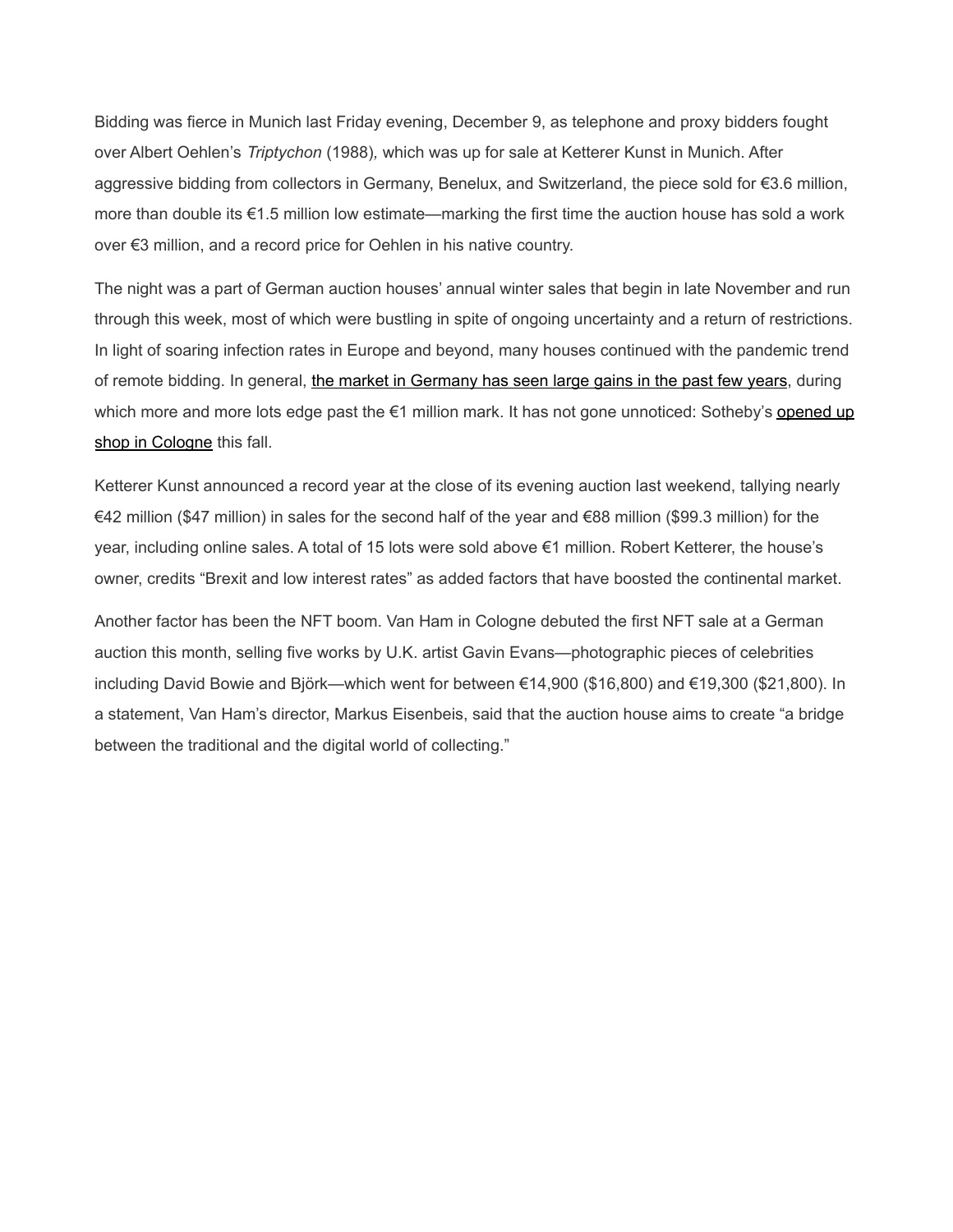

Magdalena Abakanowicz, *Bambini* (1998–99). Courtesy of Polswiss Art, Warsaw.

Other notable auctions in central Europe also ended on a high note. In neighboring Poland, a museum-caliber work by Magdalena Abakanowicz set a record for the Polish art market and a world record for the artist, when her installation of 83 figures, created between 1998 and 1999 and called *Bambini*, sold for 13.6 million złoty (\$3.32 million) at Polswiss Art in Warsaw. (Unless otherwise noted, all prices include buyer's premium; pre-sale estimates do not.)

Even amid a nationwide lockdown in Austria, Vienna's Dorotheum reported strong results for its winter sales on December 1 and 2, which were completely virtual. Nevertheless, the auction house closed out what it called the "best year ever" for its modern art division, with €5.7 million (\$6.4 million) in sales and a sell-through rate of 85 percent. For contemporary art, 80 percent of works found buyers this year, for a total sum of €8.6 million (\$9.7 million). Those included a vibrant painting by Kenny Scharf, *Sugar* (2008–09), which went for €428,000 (\$484,000), well above its €120,000 (\$135,600) high estimate.

Back in Germany, Grisebach, which is based in the capital, had a special sale among its usual seasonal lineup, featuring works from the Sparkasse Bank's collection. These included works with special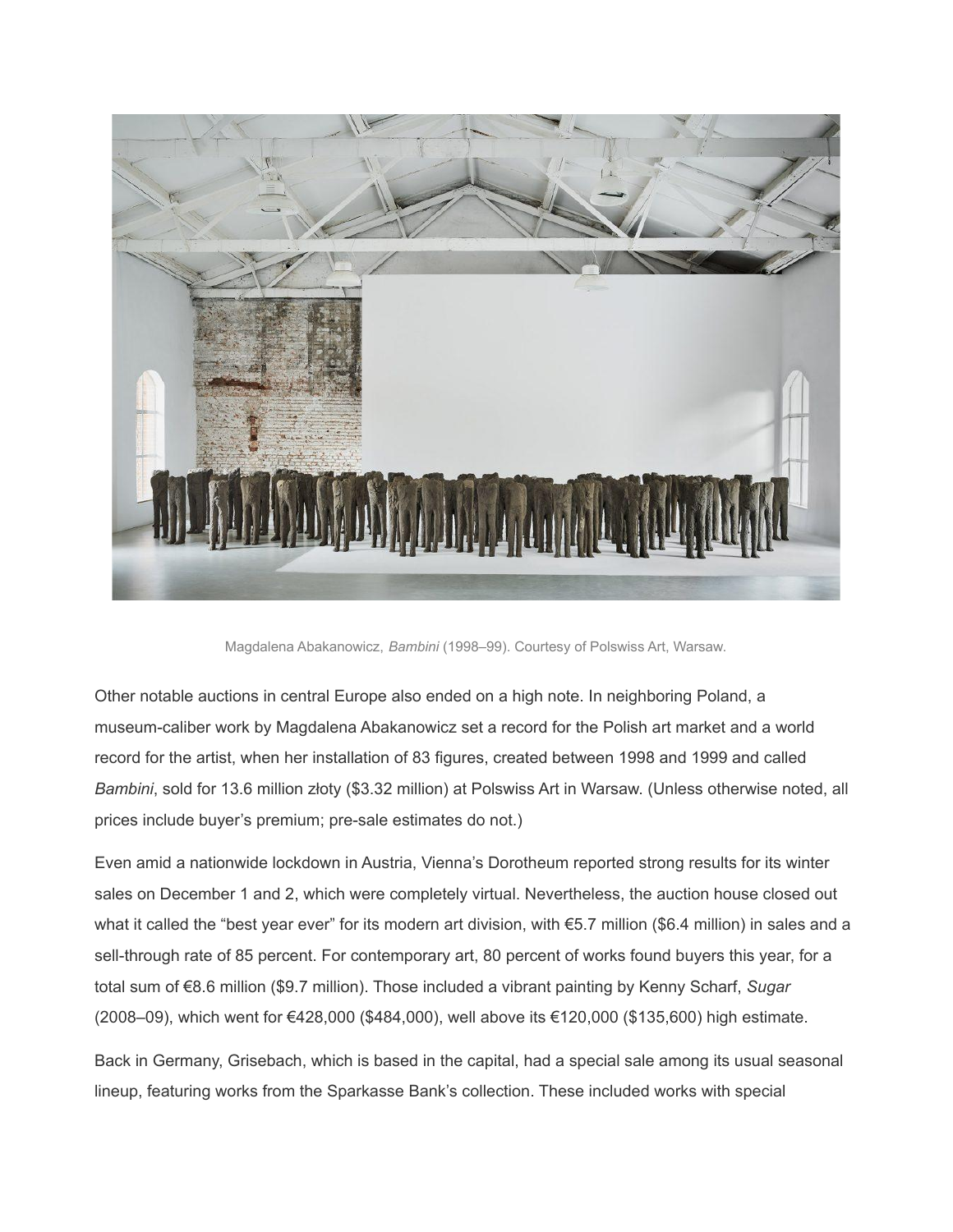attachments to Berlin, like Christo's collage *Wrapped Reichstag (Project for Berlin)* (1994), a document of his famous project, which sold for €337,500 (\$381,400). As the auction house rings in its 35th anniversary this fall, it also had a jubilee sale, led by a work by László Moholy-Nagy, which sold for €1.2 million (\$1.34 million).

While the auctions in Germany continue to creep higher in value, prices don't tend to exponentially blast through their estimates, as one often sees in the U.K. or the U.S. But it does happen. Here are four lots that glided easily past expectations during Germany's winter sales.



**Terry Rodgers,** *The Variable Frequencies of Restraint* **(2009)**

Photo: © Ketterer Kunst GmbH und Co. KG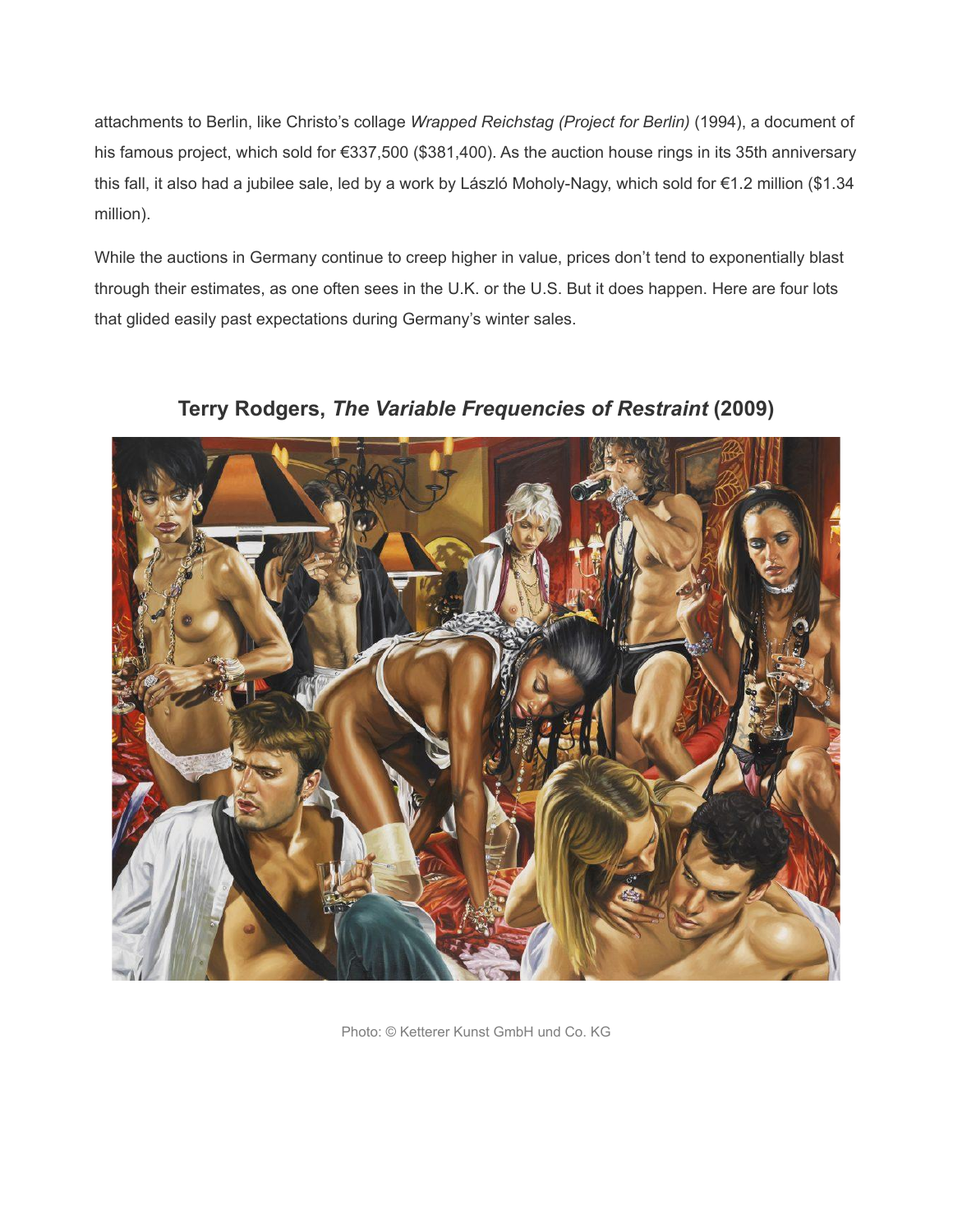**Auction:** Ketterer Kunst, Postwar and Contemporary Art

**Estimate:** €30,000 (\$34,800)

**Sold for:** €106,250 (\$123,200)

This decadent, hyperrealistic painting of an orgy pairs contemporary details with the composition and scale of a historical painting. In this work, which was on view at Kunsthalle Emden for the show "[The](https://seavestcollection.org/exhibition/55/press_release/) American Dream. American Realism 1945-2017," Rodgers's subjects are crammed together but lonely and isolated; and although painted in 2009, it meets the current zeitgeist. But Rodgers is not exactly a household name, so this work remains an anomaly for his market, which lingers in the five-figure range. His previous record in recent years was a 2013 painting that sold for \$62,300 (above its high estimate of \$22,700), also at Ketterer Kunst in 2019.



## **Maria Lassnig,** *Hände* **(1989)**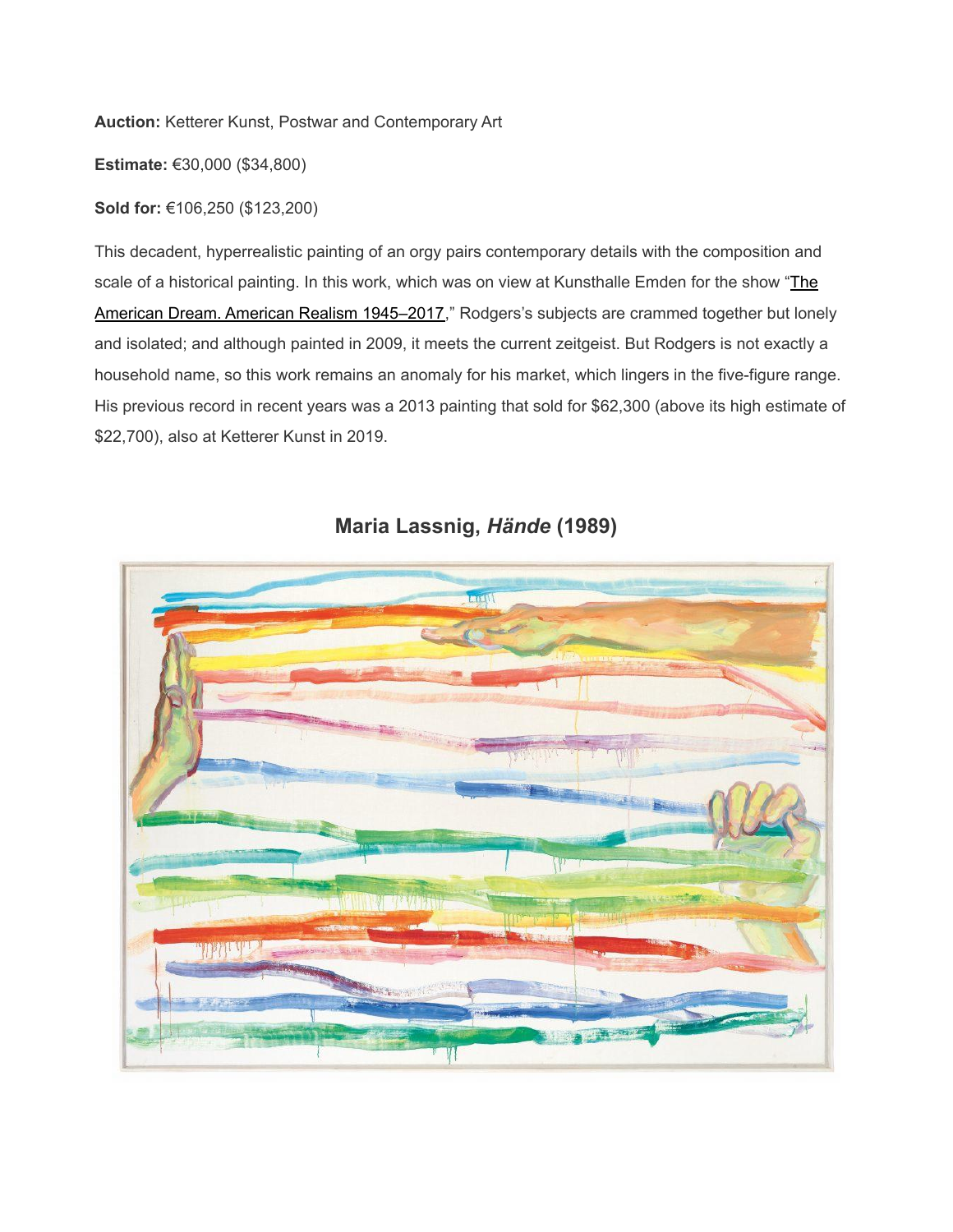Photo: Karen Bartsch, Berlin © VG Bild-Kunst, Bonn 2021.

**Auction:** Grisebach

**Estimate:** €180,000–€240,0000 (\$209,000–\$279,000)

**Sold for:** €550,000 (\$620,800)

This painting is a striking yet unusual work for the Austrian painter, who is better known for searing portraits of female subjects. No matter: this work achieved the fourth-highest price for a Lassnig painting, according to the **[Artnet Price Database](https://www.artnet.com/price-database/)**. In the years since her death in 2014, Lassnig's market has been heating up.

![](_page_5_Picture_5.jpeg)

**Ernst Barlach,** *Der singende Mann* **(1928)**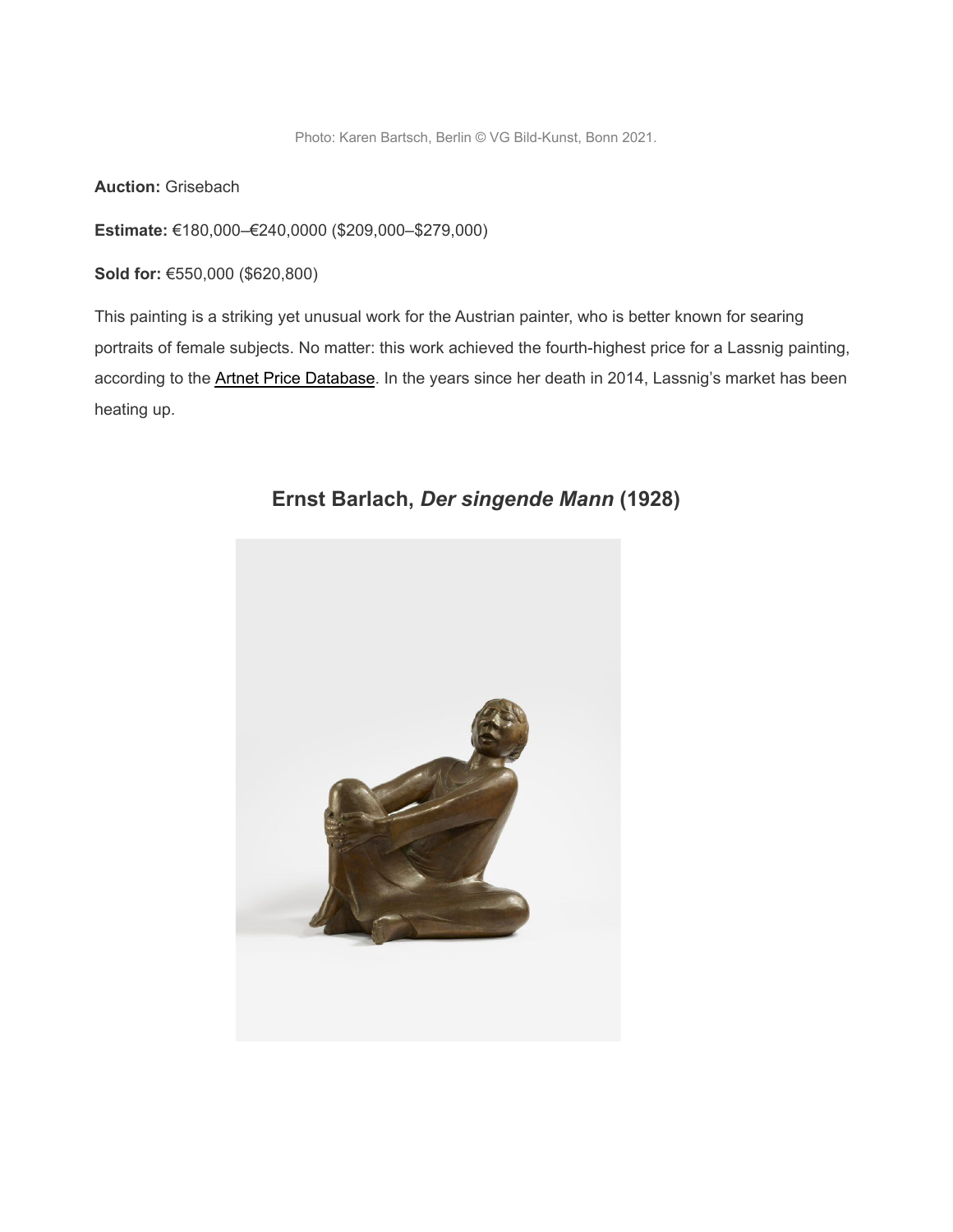Courtesy of Lempertz.

**Auction:** Lempertz

**Estimate:** €250,000–€300,000 (\$282,200–\$338,600)

**Sold for:** €688,000 (\$776,600)

One of Barlach's most famous pieces from the German Expressionist movement was initially cast in a edition of ten, one of which went for sale at Lempertz this month, which had a busy weekend of auctions at the beginning of December that totaled €9.2 million (\$10.4 million. Heightening its rarity, this example is the only numbered cast from this early period of lifetime castings of this famous work to be offered at auction in recent decades. *Der singende Mann* (The Singing Man) carries a fascinating history: versions were popular and exhibited in at Flechtheim's galleries in Berlin and Düsseldorf in 1930, but soon after the political climate turned popular opinion against the artist.

![](_page_6_Picture_5.jpeg)

**Marianne von Werefkin,** *Freitag Abend (Synagoge)* **(1909/10)**

Photo © Ketterer Kunst GmbH und Co. KG